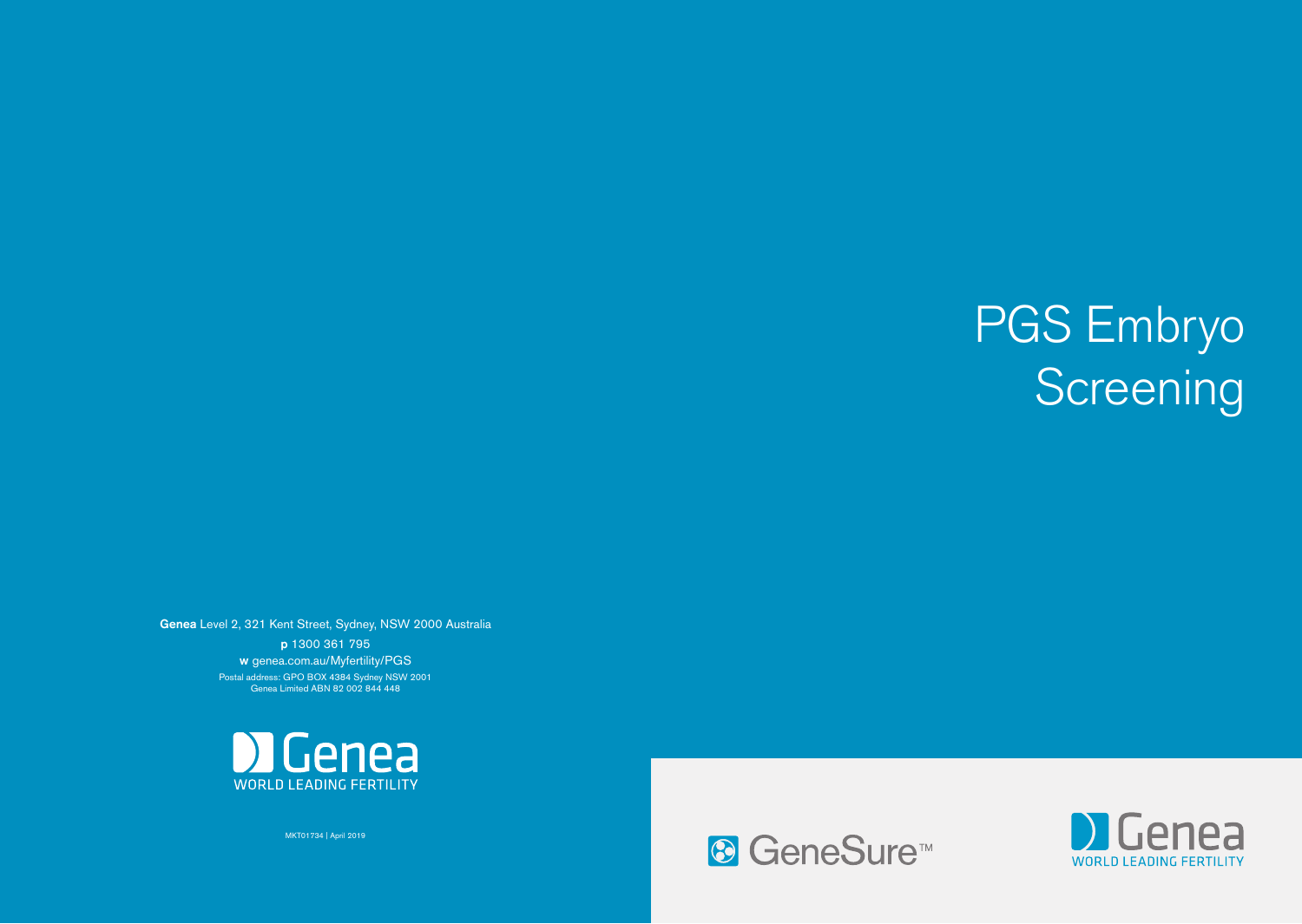### **Contents**

| What are chromosomes?                                        |  |
|--------------------------------------------------------------|--|
| Why should I consider chromosome testing of my embryos?      |  |
| Embryo testing using preimplantation genetic screening (PGS) |  |
| How does PGS and the chromosome test work?                   |  |
| What you need to know                                        |  |
| What you need to do next                                     |  |
| The timeline for PGS                                         |  |
| You're in good hands                                         |  |

## What are chromosomes?

Chromosomes are the packages of genetic information within our cells. The correct number of chromosomes is 46 chromosomes (23 chromosome pairs) per cell. Chromosomes are numbered from 1-22 (these are referred to as the autosomes) and X and Y which are the sex chromosomes.

Usually our cells have 23 pairs of chromosomes, but random errors in the number of chromosomes (aneuploidy) may result in failure of the embryo to implant, lead to a miscarriage or result in the birth of a baby with serious developmental and other health problems (e.g. trisomy 21 – Down Syndrome).

## Why should I consider chromosome testing of my embryos?

Many embryos created either via natural conception or IVF have chromosomal abnormalities which means that they will not result in either an ongoing viable pregnancy or a baby.

Preimplantation genetic screening (PGS) gives you a way of reducing this risk.

Through the exclusion of embryos identified with an abnormal chromosome complement, PGS can maximise treatment outcomes per embryo transfer.

Preimplantation genetic screening (PGS) for chromosome abnormalities such as aneuploidy gives you a way of reducing this risk. Aneuploidy testing identifies embryos that have the wrong number of chromosomes, thereby significantly reducing the risks of failed implantations, miscarriages and abnormal live births.

In a standard IVF treatment, a choice must be made of which embryo will be transferred. That choice is determined by scientists and fertility specialists based on information from microscopic inspection of the development and appearance of the embryos, usually over a five day period to identify which embryo is likely to result in a pregnancy. Unfortunately, embryos with a chromosome error may appear normal at this time.

PGS provides another factor on which to base this decision - the chromosomal health of your embryos. PGS help us to exclude embryos that contain an obvious chromosomal abnormality.

So, if you're considering IVF, PGS could be an important part of the equation.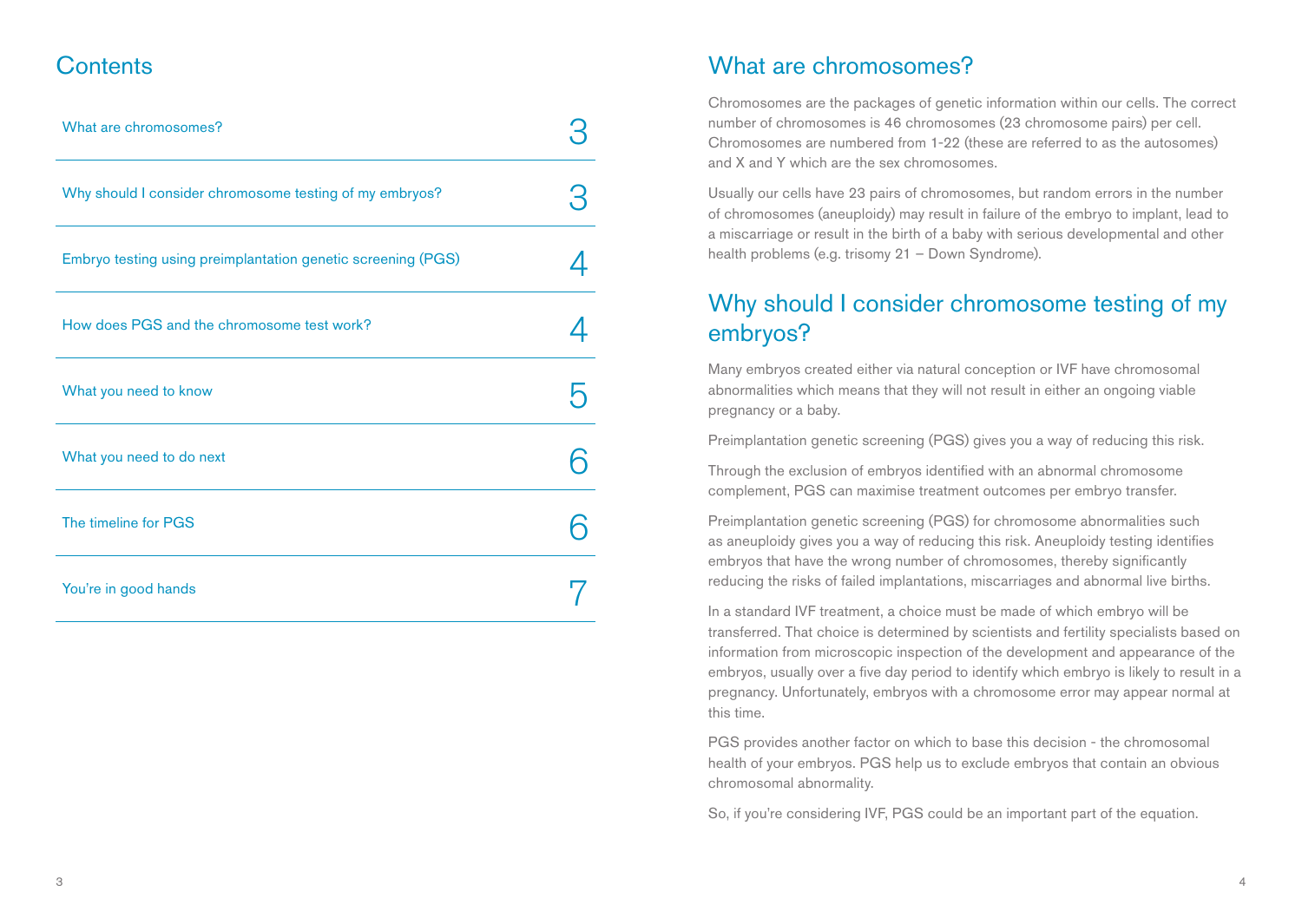# Embryo testing using preimplantation genetic screening (PGS)

An advanced tool for embryo selection, PGS involves testing each suitable embryo for its chromosome status for all of the numbered pairs of chromosomes (chromosome pairs 1-22) and the pair of sex chromosomes (X, Y). On average, approximately half (50%) of embryos which are tested using PGS are shown to have chromosomal problems that reduce the likelihood of a healthy ongoing pregnancy. Maternal age is the most important factor in determining the proportion of aneuploidy embryos.

PGS lets us screen your embryos to find one in which no chromosomal abnormalities are identified. Through the transfer of only these embryos, PGS can maximise treatment outcomes per embryo transfer.

If you decide to go ahead with chromosome testing on your embryos, we will:



## How does PGS and the chromosome test work?

#### Consider the following scenario:

If you have five good quality embryos from your IVF cycle, the table on page 5 shows the difference that testing could make. With this more detailed information we would know which embryos would not achieve a viable, ongoing pregnancy and we would also reduce the number of unnecessary embryo transfers that would not lead to pregnancy. The potential treatment outcome from your initial stimulation cycle is not changed because we would only transfer those embryos that are most viable – but you would achieve an ongoing pregnancy faster.

|          | <b>Chromosome</b><br><b>status</b> | <b>Expected</b><br>outcome                | If testing had<br>occurred |
|----------|------------------------------------|-------------------------------------------|----------------------------|
| Embryo 1 | No abnormality                     | Normal live birth                         | Suitable for<br>transfer   |
| Embryo 2 | Trisomy 16                         | Miscarriage                               | Excluded<br>Х              |
| Embryo 3 | No abnormality                     | Normal live birth                         | Suitable for<br>transfer   |
| Embryo 4 | Trisomy 21                         | Miscarriage or<br>abnormal live<br>birth  | Excluded<br>X              |
| Embryo 5 | Mosaic<br>Monosomy 2               | Risk of an<br>adverse clinical<br>outcome | Last preference            |

## What you need to know

- 1. Testing will reduce the number of embryos available for transfer, but will ensure those that are transferred have the best chance of survival;
- 2. You may have an embryo that is not suitable for testing
- 3. Embryos must be frozen pending test results which are usually available in 2-3 weeks;
- 4. It is possible that all of your embryos may have an abnormality resulting in no embryos being suitable for transfer from your IVF cycle;
- 5. Due to technical limitations of the testing process, it is possible that some embryos do not achieve a result;
- 6. An embryo may return a result indicating a mixture of abnormal and normal cells (referred to as mosaicism) and will require additional counseling before it can be considered for transfer
- 7. The test does not detect all types of genetic abnormalities; and
- 8. There is no guarantee a tested embryo will result in pregnancy.